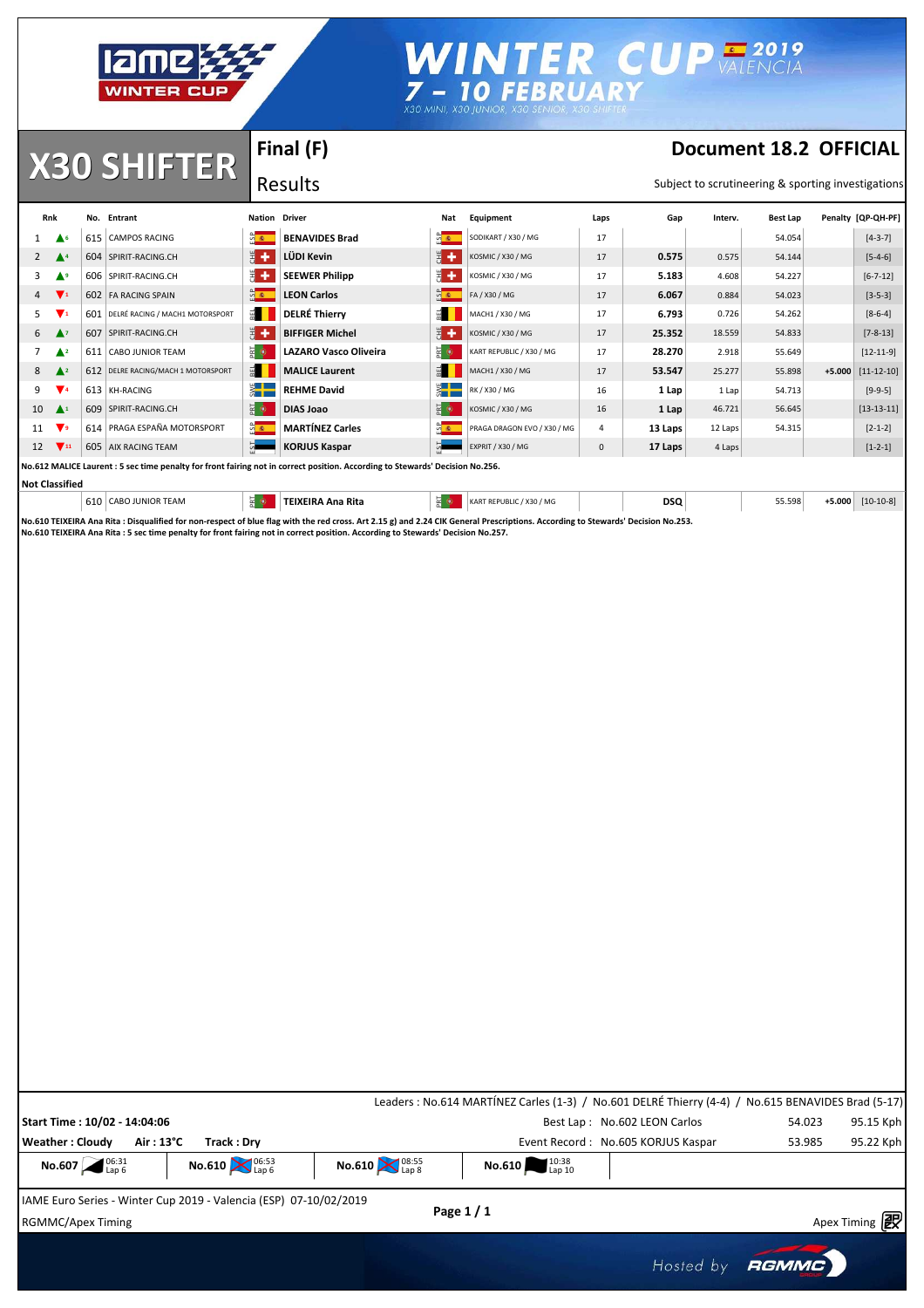

**WINTER CUP ALENCIA** 7 - 10 FEBRUAR

### **DOCUMENT N° 257**

### **DÉCISION DES COMMISSAIRES SPORTIFS STEWARDS' DECISION**

DRIVER :

|                                                                          |                                | PENALITE INFLIGEE AU CONCURRENT (NOM): CABO JUNIOR TEAM<br>PENALTY INFLICTED UPON THE ENTRANT (NAME): |
|--------------------------------------------------------------------------|--------------------------------|-------------------------------------------------------------------------------------------------------|
|                                                                          | NATIONALITÉ / NATIONALITY: PRT |                                                                                                       |
| $N^{\circ}$ : $\epsilon$ <sub>10</sub>   PILOTE: $\tau$ EIVEIDA Ano Dito |                                |                                                                                                       |

**610 TEIXEIRA Ana Rita**

Concerne la partie de l'Épreuve : Concerns the part of the event: **X30 SHIFTER - Final**

ÉNONCÉ / STATEMENT:

No.:

**5 s time penalty in the session above.**

#### MOTIF / REASON:

**The front fairing of kart mentioned above was not in correct position (according to technical drawing no. 2d) when the chequered flag was waved and the kart concerned crossed the finish line. The Stewards impose this penalty after receiving the relevant report of Judge of Facts and in application of the art. 2.3.3 general prescriptions CIK-FIA and the relevant Bulletins**

| Décision annoncée<br>Decision announced       | Date / Date: 10/02/2019 | Heure / Time: <b>14:43</b> |
|-----------------------------------------------|-------------------------|----------------------------|
| Président du Collège / Chairman of the Panel: | Nom / Name              | Signature                  |
| Membres du Collège / Members of the Panel:    | Kris LAMBRECHT (BEL) :  |                            |
|                                               | Sergio BARDISA (ESP) :  |                            |
|                                               | Ignacio MULET (ESP) :   |                            |

#### **NOTIFICATION AU CONCURRENT CONCERNÉ / NOTIFICATION TO THE RELEVANT ENTRANT**

| Je soussigné :<br>I undersigned:                                                                     |               | Nom personnel / personal name                                 |             |                                                                            |
|------------------------------------------------------------------------------------------------------|---------------|---------------------------------------------------------------|-------------|----------------------------------------------------------------------------|
| Représentant du Concurrent :<br>Representing the Entrant.                                            |               | <b>CABO JUNIOR TEAM</b><br>Nom du Concurrent / Entrant's name |             |                                                                            |
| Certifie avoir reçu notification du document N°<br>Certify that I have been notified of document No. |               | 257                                                           |             | des Commissaires Sportifs de l'Épreuve.<br>by the Stewards of the Meeting. |
| Date :                                                                                               | Heure / Time: | ,,,,,,,,,,,,,,,,,,,,,,,,,,,,                                  | Signature : |                                                                            |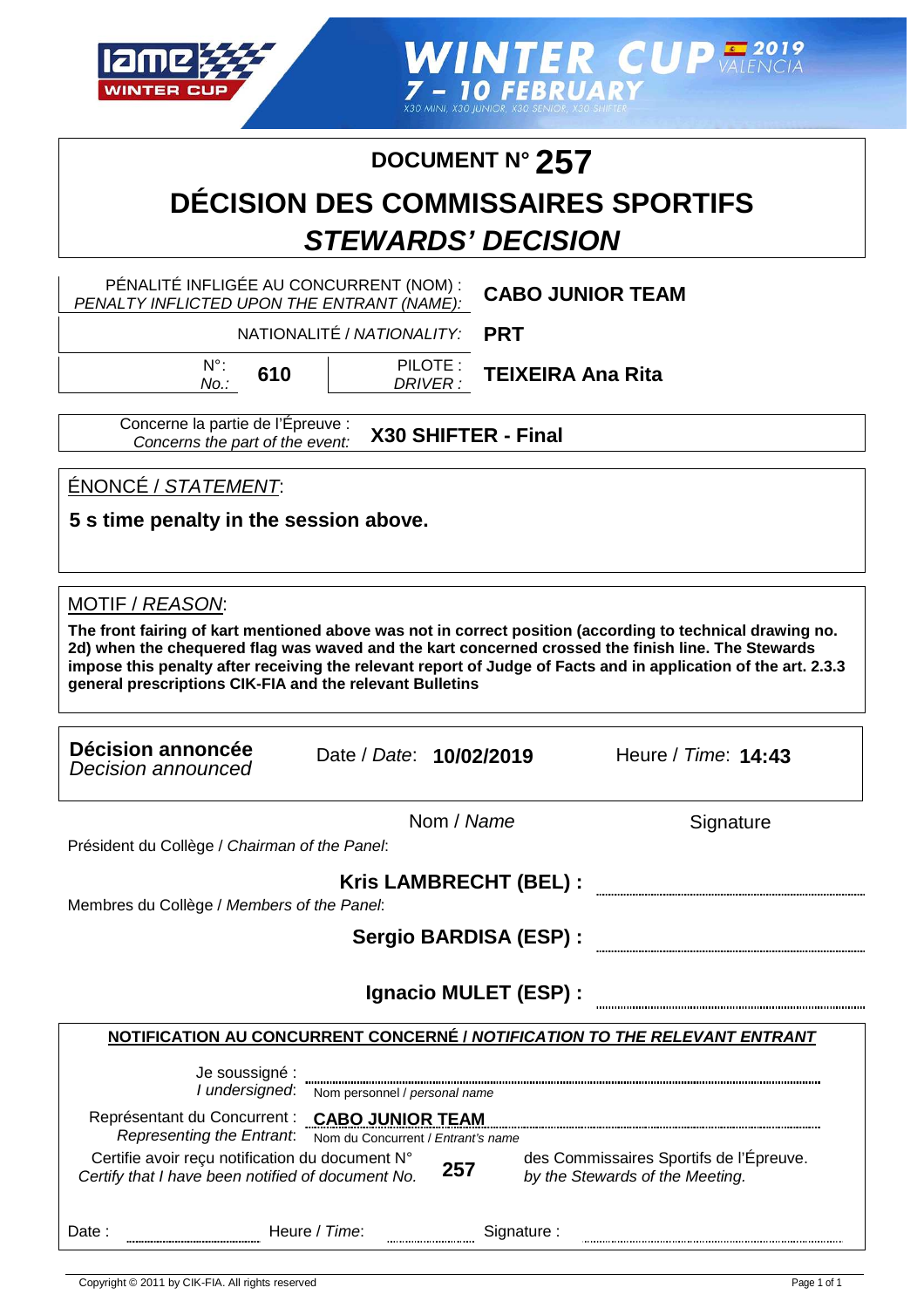

WINTER CUP VALENCIA<br>
THE RUARY<br>
X30 MINI, X30 JUNIOR, X30 SENIGR, X30 SENIGR

### **DOCUMENT N° 256**

### **DÉCISION DES COMMISSAIRES SPORTIFS STEWARDS' DECISION**

| PÉNALITÉ INFLIGÉE AU CONCURRENT (NOM) :<br>PENALTY INFLICTED UPON THE ENTRANT (NAME):                                                                                                                                                                                                                                                                                                                            | <b>DELRE RACING/MACH 1 MOTORSPORT</b>                                      |
|------------------------------------------------------------------------------------------------------------------------------------------------------------------------------------------------------------------------------------------------------------------------------------------------------------------------------------------------------------------------------------------------------------------|----------------------------------------------------------------------------|
| NATIONALITÉ / NATIONALITY:                                                                                                                                                                                                                                                                                                                                                                                       | <b>BEL</b>                                                                 |
| $N^{\circ}$ :<br>PILOTE:<br>612<br>DRIVER:<br>$No.$ :                                                                                                                                                                                                                                                                                                                                                            | <b>MALICE Laurent</b>                                                      |
| Concerne la partie de l'Épreuve :<br>X30 SHIFTER - Final<br>Concerns the part of the event:                                                                                                                                                                                                                                                                                                                      |                                                                            |
| ÉNONCÉ / STATEMENT:<br>5 s time penalty in the session above.                                                                                                                                                                                                                                                                                                                                                    |                                                                            |
| MOTIF / REASON:<br>The front fairing of kart mentioned above was not in correct position (according to technical drawing no.<br>2d) when the chequered flag was waved and the kart concerned crossed the finish line. The Stewards<br>impose this penalty after receiving the relevant report of Judge of Facts and in application of the art. 2.3.3<br>general prescriptions CIK-FIA and the relevant Bulletins |                                                                            |
| Décision annoncée<br>Date / Date: 10/02/2019<br><b>Decision announced</b>                                                                                                                                                                                                                                                                                                                                        | Heure / Time: 14:41                                                        |
| Nom / Name<br>Président du Collège / Chairman of the Panel:                                                                                                                                                                                                                                                                                                                                                      | Signature                                                                  |
| Kris LAMBRECHT (BEL) :<br>Membres du Collège / Members of the Panel.<br>Sergio BARDISA (ESP) :                                                                                                                                                                                                                                                                                                                   |                                                                            |
|                                                                                                                                                                                                                                                                                                                                                                                                                  | Ignacio MULET (ESP) :                                                      |
| <b>NOTIFICATION AU CONCURRENT CONCERNÉ / NOTIFICATION TO THE RELEVANT ENTRANT</b>                                                                                                                                                                                                                                                                                                                                |                                                                            |
| Je soussigné :<br>I undersigned: Nom personnel / personal name                                                                                                                                                                                                                                                                                                                                                   |                                                                            |
| Représentant du Concurrent : DELRE RACING/MACH 1 MOTORSPORT<br>Representing the Entrant.<br>Nom du Concurrent / Entrant's name<br>Certifie avoir reçu notification du document N°<br>256<br>Certify that I have been notified of document No.                                                                                                                                                                    | des Commissaires Sportifs de l'Épreuve.<br>by the Stewards of the Meeting. |
| Heure / Time:<br>Date:                                                                                                                                                                                                                                                                                                                                                                                           | Signature:                                                                 |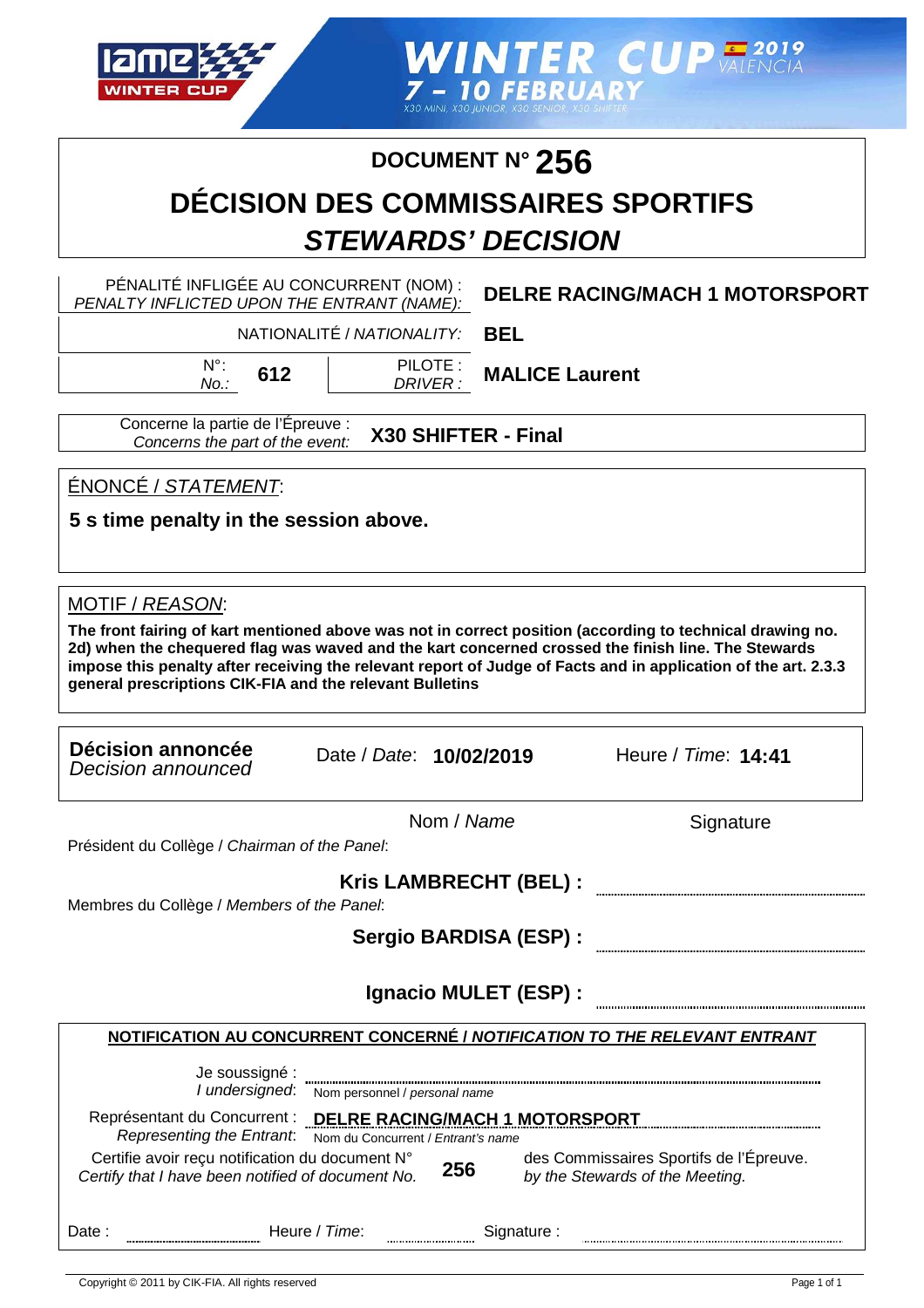

**WINTER CUPERING** 7 - 10 FEBRUAR

#### **DOCUMENT N° 253**

### **DÉCISION DES COMMISSAIRES SPORTIFS STEWARDS' DECISION**

PÉNALITÉ INFLIGÉE AU CONCURRENT (NOM) : PENALTY INFLICTED UPON THE ENTRANT (NAME):

**CABO JUNIOR TEAM**

NATIONALITÉ / NATIONALITY:

**PRT**

N°: No.:

**610 TEIXEIRA Ana Rita**

Concerne la partie de l'Épreuve : Concerns the part of the event:

**X30 SHIFTER - Final**

PILOTE : DRIVER :

ÉNONCÉ / STATEMENT:

**Disqualification from Final.**

#### MOTIF / REASON:

**During this Race of the final phase, the Driver never didn't respect the blue flag with the red diagonal cross. He continued the race after receiving of this flag together with his starting number.**

**Having considered the report from Race Director, the Panel of Stewards judged this behavior as violation against art 2.15 g) CIK-FIA General Prescriptions. The Stewards take this decision in application of art. 2.24 CIK-FIA General Prescriptions and art. 12.2 and 12.3 FIA International Sporting Code.**

**(remark: after convocation of the Entrant concerned, the Entrant was not present; the Stewards take the Decision without heraring of the Entrant)**

| Décision annoncée<br>Decision announced                                                                       | Date / Date: 10/02/2019                      |                        | Heure / Time: 14:27                                                        |  |
|---------------------------------------------------------------------------------------------------------------|----------------------------------------------|------------------------|----------------------------------------------------------------------------|--|
|                                                                                                               |                                              | Nom / Name             | Signature                                                                  |  |
| Président du Collège / Chairman of the Panel:                                                                 |                                              |                        |                                                                            |  |
| Membres du Collège / Members of the Panel:                                                                    |                                              | Kris LAMBRECHT (BEL) : |                                                                            |  |
|                                                                                                               |                                              | Sergio BARDISA (ESP) : |                                                                            |  |
|                                                                                                               |                                              | Ignacio MULET (ESP) :  |                                                                            |  |
|                                                                                                               |                                              |                        | NOTIFICATION AU CONCURRENT CONCERNÉ / NOTIFICATION TO THE RELEVANT ENTRANT |  |
| Je soussigné :                                                                                                | I undersigned: Nom personnel / personal name |                        |                                                                            |  |
| Représentant du Concurrent : CABO JUNIOR TEAM<br>Representing the Entrant: Nom du Concurrent / Entrant's name |                                              |                        |                                                                            |  |
| Certifie avoir reçu notification du document N°<br>Certify that I have been notified of document No.          |                                              | 253                    | des Commissaires Sportifs de l'Épreuve.<br>by the Stewards of the Meeting. |  |
| Date:                                                                                                         | Heure / Time:                                |                        | Signature :                                                                |  |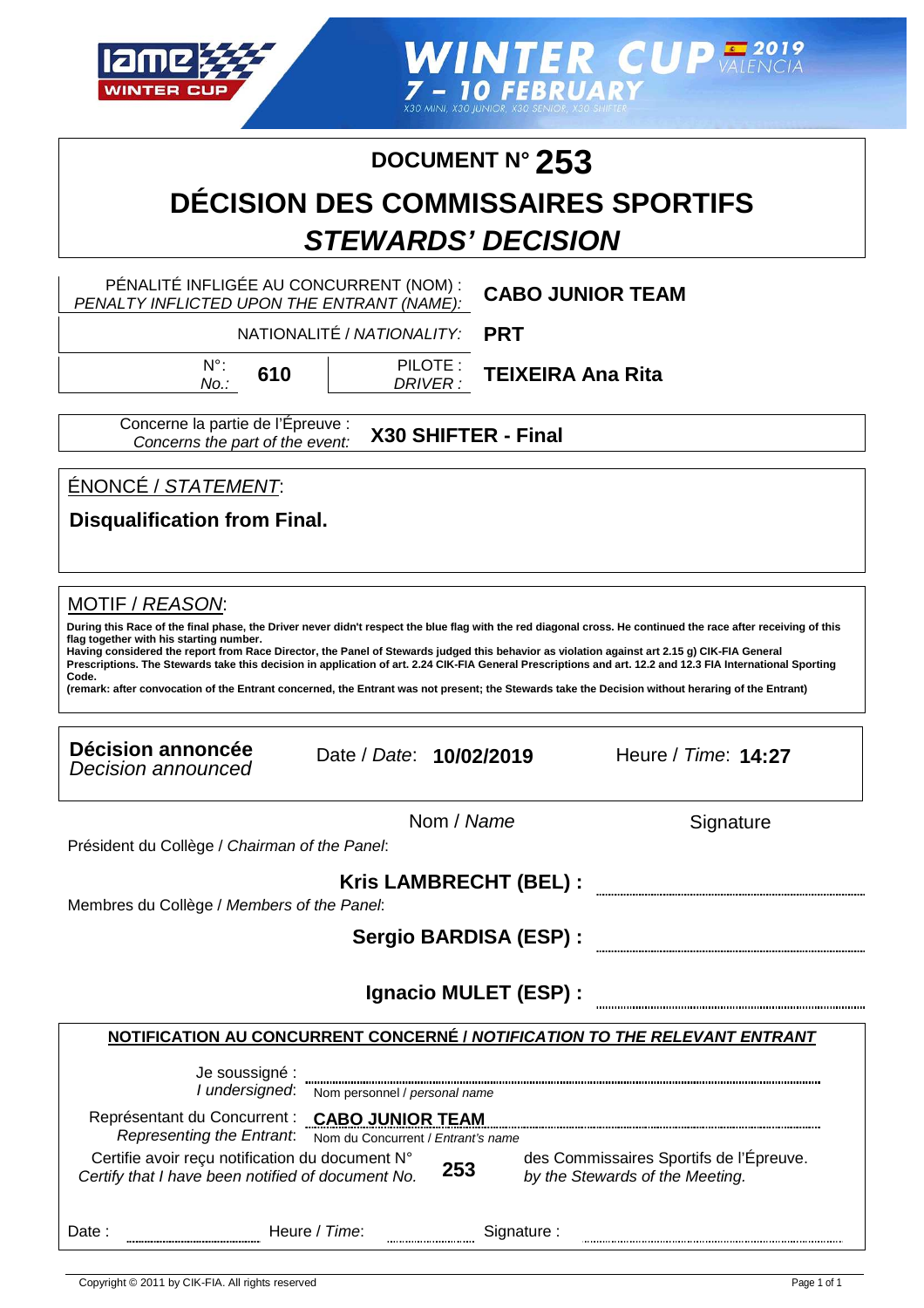

## WINTER CUP VALENCIA<br>7- 10 FEBRUARY<br>X30 MINI, X30 JUNIOR, X30 SENIGR, X30 SENIGRE

**X30 SHIFTER** FINAL TER TRIPORTER TRIPORTER

**Final (F)** Lap Chart

|          | $\mathbf{1}$ | $\overline{2}$ | $\mathbf{3}$   | $\overline{4}$ | 5              | 6              | $\overline{7}$ | 8              | 9              | 10              | 11             | 12             | 13  |
|----------|--------------|----------------|----------------|----------------|----------------|----------------|----------------|----------------|----------------|-----------------|----------------|----------------|-----|
| Grid     | 605          | 614            | 602            | 601            | 613            | 604            | 615            | 610            | 611            | 612             | 609            | 606            | 607 |
|          |              |                |                |                |                |                |                |                |                |                 |                |                |     |
| Start    | 614          | 605            | 602            | 601            | 604            | 613            | 615            | 610            | 612            | 606             | 611            | 607            | 609 |
|          |              |                |                |                |                |                |                |                |                |                 |                |                |     |
| Lap 1    | 614          | 601            | 604            | 615            | 606            | 613            | 610            | 602            | 607            | 612             | 611            | 609            |     |
| Interval |              | $0.1\,$        | $\mathbf{0.1}$ | $0.9\,$        | $0.7\,$        | $0.1\,$        | $0.1\,$        | $_{0.0}$       | $0.9\,$        | $0.5\,$         | $0.4\,$        | $0.5\,$        |     |
| Lap 2    | 614          | 601<br>$0.1\,$ | 604<br>0.3     | 615<br>$0.5\,$ | 606<br>$1.1\,$ | 602<br>0.3     | 613<br>$0.8\,$ | 610<br>$0.1\,$ | 607<br>0.3     | 612<br>$1.4\,$  | 611<br>0.6     | 609<br>$1.0\,$ |     |
|          |              |                |                |                |                |                |                |                |                |                 |                |                |     |
| Lap 3    | 614          | 601<br>$0.1\,$ | 604<br>$0.1\,$ | 615<br>$0.4\,$ | 606<br>$1.3\,$ | 602<br>$0.1\,$ | 613<br>$1.9\,$ | 611<br>4.7     | 609<br>$1.4\,$ | 607<br>7.3      | 612<br>$3.1\,$ | 610<br>24.8    |     |
| Lap 4    | 601          | 6x4            | 615            | 604            | 606            | 602            | 613            | 611            | 609            | 607             | 612            | 610            |     |
|          |              | 0.0            | $\mathbf{0.1}$ | $0.1\,$        | $0.8\,$        | $0.2\,$        | 2.2            | $6.4\,$        | $2.0\,$        | $5.5\,$         | 5.3            | 24.9           |     |
| Lap 5    | 615          | 601<br>$0.4\,$ | 604<br>0.6     | 606<br>$0.2\,$ | 602<br>$0.3\,$ | 613<br>$1.8\,$ | 611<br>$7.6\,$ | 609<br>3.9     | 607<br>$2.4\,$ | 612<br>$6.6\,$  | 610<br>25.2    |                |     |
| Lap 6    | 615          | 601            | 604            | 606            | 602            | 613            | 611            | 607            | 609            | 612             | 610            |                |     |
|          |              | $0.6\,$        | $0.1\,$        | 0.4            | $0.3\,$        | $2.3\,$        | $8.4\,$        | $5.4\,$        | $1.0\,$        | $7.0\,$         | 25.1           |                |     |
| Lap 7    | 615          | 601<br>$1.0\,$ | 604<br>$0.0\,$ | 606<br>0.2     | 602<br>$0.3\,$ | 613<br>2.7     | 611<br>9.2     | 607<br>4.9     | 609<br>2.7     | 612<br>$6.4\,$  | 610<br>26.9    |                |     |
|          |              |                |                |                |                |                |                |                |                |                 |                |                |     |
| Lap 8    | 615          | 604<br>$0.9\,$ | 601<br>$0.7\,$ | 606<br>$0.0\,$ | 602<br>$0.2\,$ | 613<br>2.9     | 611<br>10.2    | 607<br>$4.1\,$ | 609<br>$5.9$   | 612<br>4.7      | 610<br>28.7    |                |     |
| Lap 9    | 615          | 604            | 601            | 606            | 602            | 613            | 611            | 607            | 609            | 612             | 610            |                |     |
|          |              | 0.6            | $1.5\,$        | 0.1            | $0.2\,$        | 2.7            | $11.5\,$       | 2.7            | $9.2\,$        | 2.8             | 29.8           |                |     |
| Lap 10   | 615          | 604<br>$0.4\,$ | 606<br>$3.3\,$ | 601<br>$0.0\,$ | 602<br>$0.1\,$ | 613<br>$1.7\,$ | 611<br>12.5    | 607<br>$1.7\,$ | 609<br>12.5    | 612<br>$1.1\,$  | 610<br>29.5    |                |     |
| Lap11    | 615          | 604            | 606            | 601            | 602            | 613            | 611            | 607            | 612            | 609             | 6x0            |                |     |
|          |              | $0.5\,$        | 3.9            | $0.4\,$        | $_{0.0}$       | $1.3\,$        | 13.7           | 0.9            | 14.7           | $1.5\,$         | 28.1           |                |     |
| Lap 12   | 615          | 604<br>0.5     | 606<br>4.0     | 602<br>$0.5\,$ | 601<br>$0.3\,$ | 613<br>$1.6\,$ | 611<br>14.4    | 607<br>$0.1\,$ | 612<br>16.0    | 609<br>2.6      |                |                |     |
|          |              |                |                |                |                |                |                |                |                |                 |                |                |     |
| Lap 13   | 615          | 604<br>$0.9\,$ | 606<br>$3.7\,$ | 602<br>$0.4\,$ | 601<br>$0.3\,$ | 613<br>$1.8\,$ | 607<br>15.2    | 611<br>$0.7\,$ | 612<br>15.9    | 609<br>$4.5\,$  |                |                |     |
| Lap 14   | 615          | 604            | 606            | 602            | 601            | 613            | 607            | 611            | 612            | 609             |                |                |     |
|          |              | $0.8\,$        | 4.0            | $0.5\,$        | $0.4\,$        | $2.4\,$        | 15.0           | $1.5\,$        | 16.4           | $6.4\,$         |                |                |     |
| Lap 15   | 615          | 604<br>$0.7\,$ | 606<br>$4.1\,$ | 602<br>$0.8\,$ | 601<br>0.4     | 613<br>2.7     | 607<br>14.9    | 611<br>$2.0$   | 612<br>17.4    | 609<br>$7.4\,$  |                |                |     |
| Lap 16   | 615          | 604            | 606            | 602            | 601            | 6x3            | 607            | 611            | 612            |                 |                |                |     |
|          |              | $0.5\,$        | 4.5            | 0.7            | $0.5\,$        | 3.0            | 15.1           | $2.4\,$        | 18.9           | $609$<br>$10.1$ |                |                |     |
| Lap 17   | 615          | 604<br>$0.5\,$ | 606<br>4.6     | 602<br>$0.8\,$ | 601<br>0.7     | 607<br>18.5    | 611<br>$2.9\,$ | 612<br>20.2    |                |                 |                |                |     |
|          |              |                |                |                |                |                |                |                |                |                 |                |                |     |

Apex Timing - timing solutions and services http://www.apex-timing.com/

RGMMC/Apex Timing **Apex Timing** Apex Timing **Apex Timing**  $\mathbb{R}^9$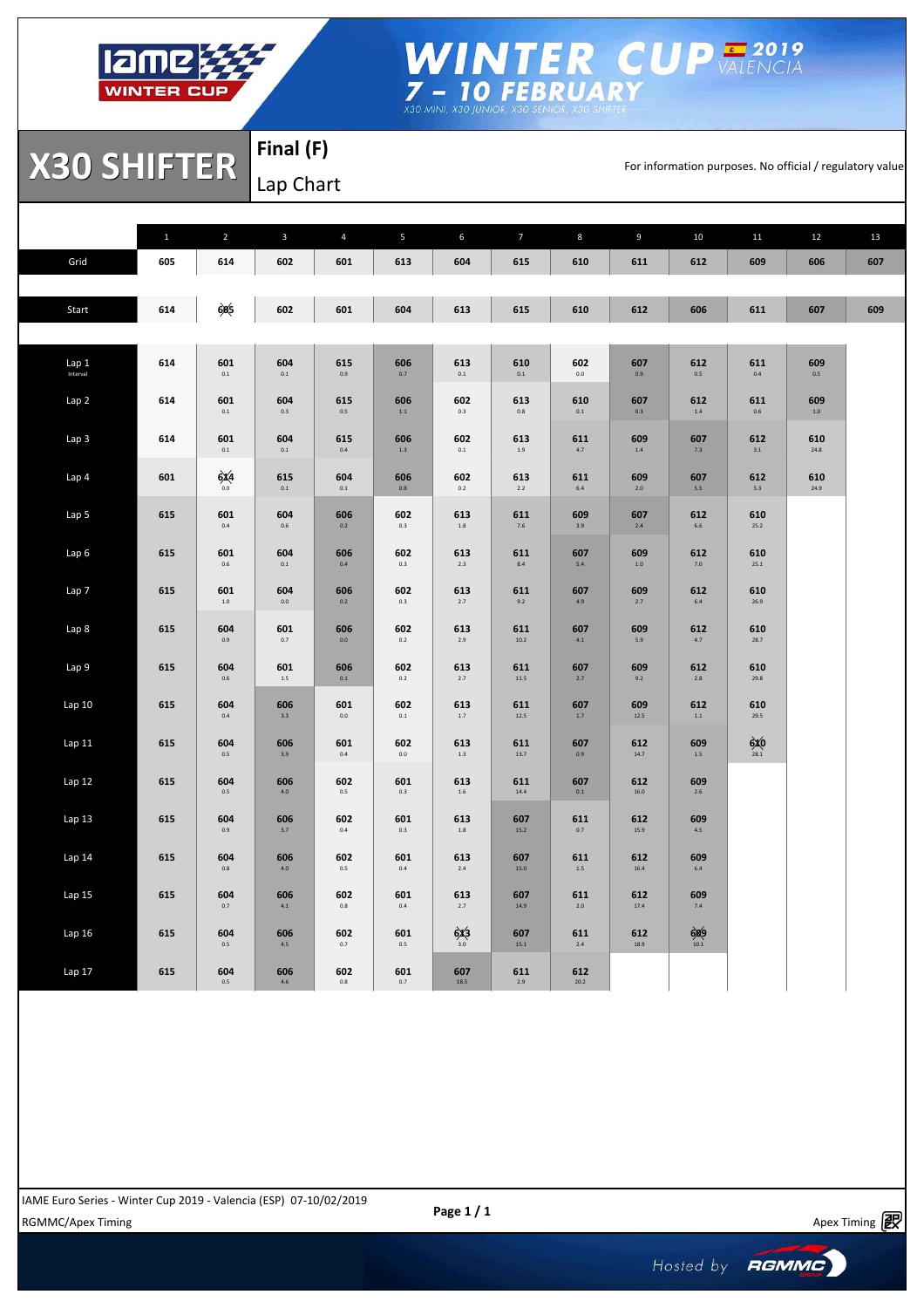

# WINTER CUP VALENCIA<br>
7 - 10 FEBRUARY<br>
X30 MINI, X30 JUNIOR, X30 SENIGR, X30 SENIGR

**X30 SHIFTER** Analysis

**Final (F)** Analysis

| Laps           | Sector 1             | Sector 2         | Sector 3         | Lap Time         | Laps                | Sector 1               | Sector 2         | Sector 3         | Lap Time         | Laps           | Sector 1                     | Sector 2         | Sector 3         | Lap Time         |
|----------------|----------------------|------------------|------------------|------------------|---------------------|------------------------|------------------|------------------|------------------|----------------|------------------------------|------------------|------------------|------------------|
|                | No.601 DELRÉ Thierry |                  |                  |                  | 13                  | 14.595                 | 23.832           | 16.543           | 54.970           | 8              | 15.224                       | 25.139           | 17.894           | 58.257           |
| 1              | 15.942               | 23.988           | 16.495           | 56.425           | 14                  | 14.178                 | 23.772           | 16.532           | 54.482           | 9              | 15.184                       | 25.177           | 17.813           | 58.174           |
| $\overline{2}$ | 14.198               | 23.743           | 16.453           | 54.394           | 15                  | 14.165                 | 23.737           | 16.555           | 54.457           | 10             | 15.204                       | 25.269           | 17.770           | 58.243           |
| 3              | 14.118               | 23.761           | 16.383           | 54.262           | 16                  | 14.119                 | 23.699           | 16.523           | 54.341           | 11             | 14.969                       | 26.052           | 18.026           | 59.047           |
| 4              | 14.238               | 24.066           | 16.795           | 55.099           | 17                  | 14.188                 | 23.778           | 16.874           | 54.840           | 12             | 15.223                       | 24.839           | 17.381           | 57.443           |
| 5              | 14.910               | 24.156           | 16.471           | 55.537           |                     | No.606 SEEWER Philipp  |                  |                  |                  | 13             | 15.208                       | 25.048           | 18.016           | 58.272           |
| 6              | 14.194               | 24.018           | 16.476           | 54.688           | $\mathbf{1}$        | 15.999                 | 24.420           | 16.796           | 57.215           | 14             | 15.285                       | 25.202           | 17.799           | 58.286           |
| $\overline{7}$ | 14.179               | 23.984           | 16.613           | 54.776           | $\overline{2}$      | 14.295                 | 23.899           | 16.363           | 54.557           | 15             | 15.184                       | 25.107           | 17.342           | 57.633           |
| 8              | 14.358               | 23.960           | 16.712           | 55.030           | 3                   | 14.146                 | 23.760           | 16.321           | 54.227           | 16             | 15.187                       | 25.039           | 19.789           | 1:00.015         |
| 9              | 14.311               | 24.075           | 16.662           | 55.048           | $\overline{a}$      | 14.137                 | 23.798           | 16.415           | 54.350           |                | No.610 TEIXEIRA Ana Rita     |                  |                  |                  |
| 10             | 14.357               | 23.999           | 17.865           | 56.221           | 5                   | 14.190                 | 24.526           | 16.406           | 55.122           | $\mathbf{1}$   | 16.461                       | 24.474           | 16.919           | 57.854           |
| 11             | 14.584               | 24.112           | 16.615           | 55.311           | 6                   | 14.154                 | 23.917           | 16.394           | 54.465           | $\overline{2}$ | 14.828                       | 24.126           | 16.644           | 55.598           |
| 12             | 14.440               | 24.035           | 16.559           | 55.034           | $\overline{7}$      | 14.124                 | 24.001           | 16.397           | 54.522           | 3              | 14.324                       | 1:03.707         | 18.519           | 1:36.550         |
| 13             | 14.307               | 23.935           | 16.495           | 54.737           | 8                   | 14.265                 | 23.926           | 16.555           | 54.746           | 4              | 15.391                       | 24.853           | 17.292           | 57.536           |
| 14             | 14.198               | 24.008           | 16.577           | 54.783           | 9                   | 14.441                 | 24.274           | 16.462           | 55.177           | 5              | 14.836                       | 24.599           | 17.026           | 56.461           |
| 15             | 14.280               | 24.061           | 16.623           | 54.964           | 10                  | 14.381                 | 24.047           | 17.509           | 55.937           | 6              | 14.877                       | 24.441           | 16.855           | 56.173           |
| 16             | 14.262               | 23.946           | 16.621           | 54.829           | 11                  | 14.468                 | 23.973           | 16.469           | 54.910           | $\overline{7}$ | 14.721                       | 24.540           | 18.762           | 58.023           |
| 17             | 14.299               | 24.076           | 16.738           | 55.113           | 12                  | 14.150                 | 23.905           | 16.610           | 54.665           | 8              | 16.920                       | 24.509           | 16.970           | 58.399           |
|                | No.602 LEON Carlos   |                  |                  |                  | 13                  | 14.307                 | 23.933           | 16.490           | 54.730           | 9              | 14.474                       | 25.974           | 16.820           | 57.268           |
| 1              | 17.555               | 24.467           | 16.846           | 58.868           | 14                  | 14.325                 | 23.907           | 16.494           | 54.726           | 10             | 14.881                       | 24.543           | 16.903           | 56.327           |
| $\overline{2}$ | 14.425               | 23.851           | 16.250           | 54.526           | 15                  | 14.221                 | 23.886           | 16.499           | 54.606           | 11             | 14.663                       | 24.627           | 17.200           | 56.490           |
| 3              | 14.073               | 23.681           | 16.269           | 54.023           | 16                  | 14.228                 | 23.957           | 16.581           | 54.766           |                | No.611 LAZARO Vasco Oliveira |                  |                  |                  |
| 4              | 14.175               | 23.821           | 16.397           | 54.393           | 17                  | 14.264                 | 24.008           | 16.582           | 54.854           | $\mathbf{1}$   | 17.006                       | 25.199           | 17.290           | 59.495           |
| 5              | 14.193               | 24.678           | 16.447           | 55.318           | No.607              | <b>BIFFIGER Michel</b> |                  |                  |                  | $\overline{2}$ | 14.762                       | 24.381           | 16.985           | 56.128           |
| 6              | 14.156               | 23.845           | 16.445           | 54.446           | 1                   | 16.381                 | 24.821           | 16.936           | 58.138           | 3              | 14.479                       | 25.219           | 17.469           | 57.167           |
| $\overline{7}$ | 14.099               | 23.948           | 16.461           | 54.508           | $\overline{2}$      | 14.462                 | 23.908           | 16.555           | 54.925           | 4              | 14.760                       | 24.601           | 17.095           | 56.456           |
| 8              | 14.178               | 23.952           | 16.478           | 54.608           | 3                   | 14.256                 | 36.846           | 17.078           | 1:08.180         | 5              | 14.730                       | 24.501           | 16.867           | 56.098           |
| 9              | 14.358               | 24.264           | 16.575           | 55.197           | 4                   | 14.556                 | 24.089           | 16.588           | 55.233           | 6              | 14.552                       | 24.251           | 16.927           | 55.730           |
| 10             | 14.287               | 24.079           | 17.560           | 55.926           | 5                   | 14.319                 | 23.915           | 16.648           | 54.882           | 7              | 14.620                       | 24.362           | 16.729           | 55.711           |
| 11             | 14.606               | 24.165           | 16.476           | 55.247           | 6<br>$\overline{7}$ | 14.244                 | 24.000           | 16.589           | 54.833           | 8              | 14.628                       | 24.243           | 16.878           | 55.749           |
| 12<br>13       | 14.161<br>14.264     | 23.955<br>23.924 | 16.492<br>16.520 | 54.608           | 8                   | 14.304                 | 24.064<br>24.006 | 16.771           | 55.139           | 9              | 14.787<br>14.741             | 24.451           | 17.096           | 56.334           |
| 14             | 14.218               | 23.964           | 16.579           | 54.708<br>54.761 | 9                   | 14.311<br>14.222       | 23.980           | 16.680<br>16.722 | 54.997<br>54.924 | 10<br>11       | 14.666                       | 24.312<br>24.362 | 16.881<br>17.030 | 55.934<br>56.058 |
| 15             | 14.299               | 24.121           | 16.511           | 54.931           | 10                  | 14.297                 | 23.930           | 16.698           | 54.925           | 12             | 14.687                       | 24.324           | 16.910           | 55.921           |
| 16             | 14.236               | 23.937           | 16.527           | 54.700           | 11                  | 14.376                 | 24.184           | 16.715           | 55.275           | 13             | 14.535                       | 25.008           | 17.041           | 56.584           |
| 17             | 14.259               | 24.037           | 16.653           | 54.949           | 12                  | 14.378                 | 24.014           | 16.712           | 55.104           | 14             | 14.642                       | 24.368           | 16.882           | 55.892           |
|                | No.604 LÜDI Kevin    |                  |                  |                  | 13                  | 14.543                 | 24.354           | 16.774           | 55.671           | 15             | 14.680                       | 24.255           | 16.714           | 55.649           |
| $\mathbf{1}$   | 15.938               | 24.022           | 16.462           | 56.422           | 14                  | 14.373                 | 24.013           | 16.760           | 55.146           | 16             | 14.626                       | 24.251           | 16.952           | 55.829           |
| $\overline{2}$ | 14.175               | 23.962           | 16.380           | 54.517           | 15                  | 14.392                 | 23.995           | 16.698           | 55.085           | 17             | 14.725                       | 24.403           | 16.748           | 55.876           |
| 3              | 14.147               | 23.648           | 16.349           | 54.144           | 16                  | 14.506                 | 24.131           | 16.783           | 55.420           |                | No.612 MALICE Laurent        |                  |                  |                  |
| 4              | 14.297               | 24.226           | 16.798           | 55.321           | 17                  | 14.596                 | 24.052           | 16.787           | 55.435           | $\mathbf{1}$   | 16.793                       | 25.200           | 17.334           | 59.327           |
| 5              | 14.649               | 24.623           | 16.457           | 55.729           |                     | No.609 DIAS Joao       |                  |                  |                  | $\overline{2}$ | 14.630                       | 24.286           | 16.982           | 55.898           |
| 6              | 14.126               | 23.705           | 16.432           | 54.263           | $\mathbf{1}$        | 16.348                 | 25.174           | 17.382           | 58.904           | 3              | 14.597                       | 36.837           | 18.394           | 1:09.828         |
| $\overline{7}$ | 14.105               | 24.045           | 16.531           | 54.681           | $\overline{2}$      | 14.666                 | 24.834           | 17.145           | 56.645           | 4              | 15.300                       | 25.060           | 17.098           | 57.458           |
| 8              | 14.127               | 23.772           | 16.306           | 54.205           | 3                   | 14.743                 | 25.423           | 17.370           | 57.536           | 5              | 14.670                       | 24.553           | 16.931           | 56.154           |
| 9              | 14.047               | 23.818           | 16.403           | 54.268           | 4                   | 14.889                 | 24.646           | 17.534           | 57.069           | 6              | 14.574                       | 24.594           | 17.129           | 56.297           |
| 10             | 14.079               | 23.698           | 16.476           | 54.253           | 5                   | 15.185                 | 25.233           | 17.598           | 58.016           | 7              | 14.631                       | 24.629           | 16.954           | 56.214           |
| 11             | 14.128               | 23.783           | 16.476           | 54.387           | 6                   | 15.616                 | 25.574           | 17.099           | 58.289           | 8              | 14.537                       | 24.871           | 17.168           | 56.576           |
| 12             | 14.123               | 23.791           | 16.655           | 54.569           | $\overline{7}$      | 14.670                 | 24.528           | 17.629           | 56.827           | 9              | 14.646                       | 24.600           | 16.965           | 56.211           |

IAME Euro Series - Winter Cup 2019 - Valencia (ESP) 07-10/02/2019

Apex Timing - timing solutions and services http://www.apex-timing.com/

**Page 1 / 2**

RGMMC/Apex Timing  $\mathbb{R}^2$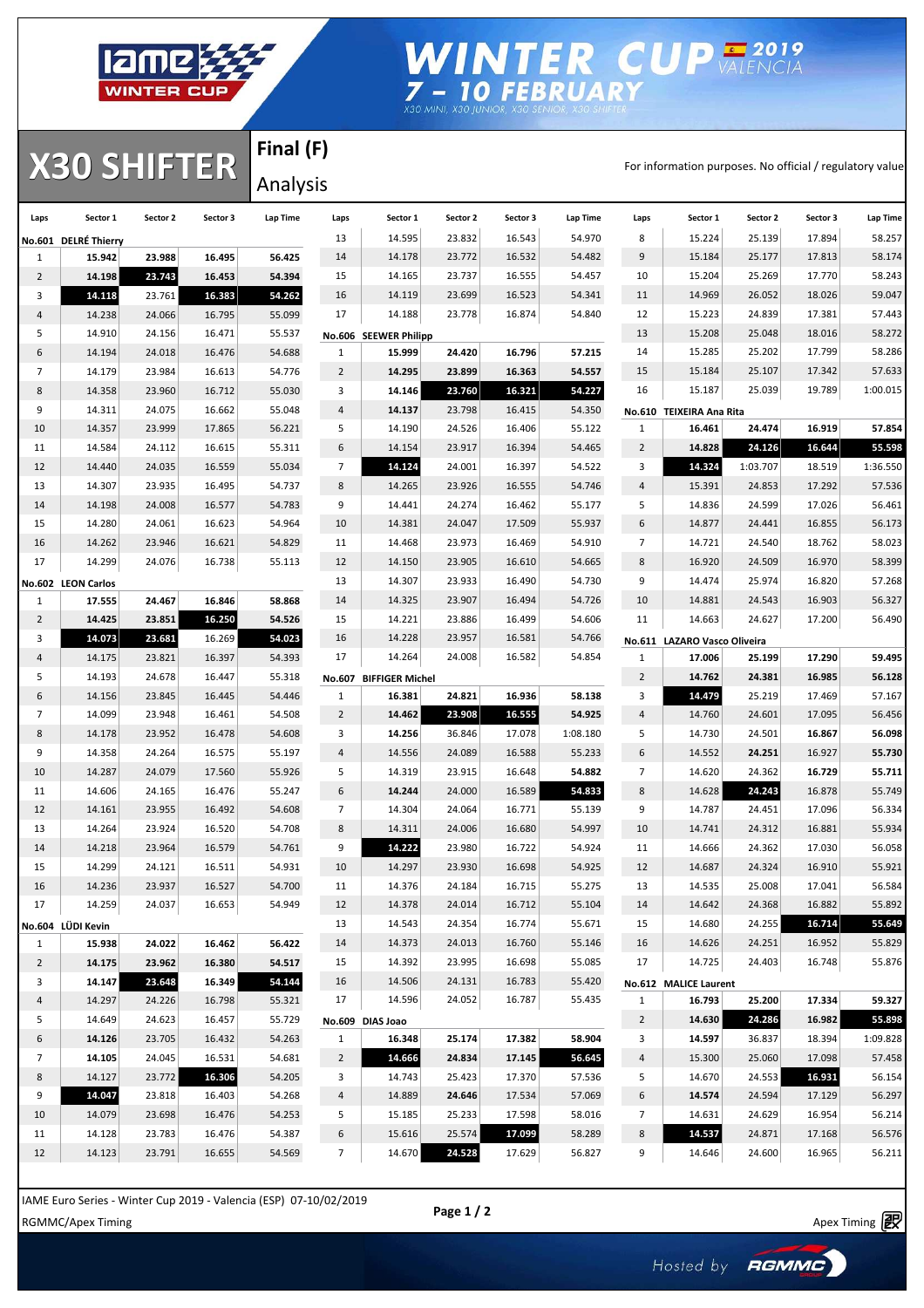

# WINTER CUP VALENCIA<br> **7 - 10 FEBRUARY**<br>
X30 MINI, X30 JUNIOR, X30 SENIGR, X30 SHIFTER

|        |                        |          |          | Final (F) |
|--------|------------------------|----------|----------|-----------|
|        | <b>X30 SHIFTER</b>     |          |          | Analysis  |
| Laps   | Sector 1               | Sector 2 | Sector 3 | Lap Time  |
| 10     | 14.798                 | 24.639   | 17.170   | 56.607    |
| 11     | 14.607                 | 24.546   | 17.190   | 56.343    |
| 12     | 14.666                 | 24.688   | 17.013   | 56.367    |
| 13     | 14.733                 | 24.550   | 17.014   | 56.297    |
| 14     | 14.667                 | 24.744   | 17.058   | 56.469    |
| 15     | 14.817                 | 24.669   | 17.104   | 56.590    |
| 16     | 14.879                 | 24.915   | 17.511   | 57.305    |
| 17     | 15.036                 | 24.974   | 17.231   | 57.241    |
| No.613 | <b>REHME David</b>     |          |          |           |
| 1      | 16.410                 | 24.662   | 17.110   | 58.182    |
| 2      | 14.770                 | 24.195   | 16.593   | 55.558    |
| 3      | 14.265                 | 24.438   | 16.454   | 55.157    |
| 4      | 14.209                 | 23.947   | 16.557   | 54.713    |
| 5      | 14.228                 | 24.094   | 16.560   | 54.882    |
| 6      | 14.356                 | 23.964   | 16.669   | 54.989    |
| 7      | 14.289                 | 24.057   | 16.521   | 54.867    |
| 8      | 14.159                 | 24.063   | 16.543   | 54.765    |
| 9      | 14.468                 | 23.965   | 16.602   | 55.035    |
| 10     | 14.309                 | 24.062   | 16.529   | 54.900    |
| 11     | 14.236                 | 24.119   | 16.561   | 54.916    |
| 12     | 14.352                 | 24.004   | 16.821   | 55.177    |
| 13     | 14.443                 | 23.909   | 16.657   | 55.009    |
| 14     | 14.493                 | 24.173   | 16.658   | 55.324    |
| 15     | 14.364                 | 24.166   | 16.724   | 55.254    |
| 16     | 14.335                 | 24.154   | 16.683   | 55.172    |
|        | No.614 MARTÍNEZ Carles |          |          |           |
| 1      | 16.102                 | 23.997   | 16.539   | 56.638    |
| 2      | 14.136                 | 23.724   | 16.544   | 54.404    |
| 3      | 14.105                 | 23.692   | 16.518   | 54.315    |
| 4      | 14.519                 | 24.161   | 16.612   | 55.292    |
|        |                        |          |          |           |
| No.615 | <b>BENAVIDES Brad</b>  |          |          |           |
| 1      | 16.253                 | 24.288   | 16.449   | 56.990    |
| 2      | 14.087                 | 23.716   | 16.329   | 54.132    |
| з      | 14.019                 | 23.704   | 16.331   | 54.054    |
| 4      | 14.130                 | 23.962   | 16.574   | 54.666    |
| 5      | 14.504                 | 23.959   | 16.427   | 54.890    |
| 6      | 14.104                 | 23.845   | 16.499   | 54.448    |
| 7      | 14.087                 | 23.874   | 16.410   | 54.371    |
| 8      | 14.087                 | 23.887   | 16.476   | 54.450    |
| 9      | 14.123                 | 23.876   | 16.475   | 54.474    |
| 10     | 14.165                 | 23.862   | 16.441   | 54.468    |
| 11     | 14.100                 | 23.863   | 16.406   | 54.369    |
| 12     | 14.122                 | 23.875   | 16.501   | 54.498    |
| 13     | 14.184                 | 23.869   | 16.498   | 54.551    |
| 14     | 14.210                 | 23.938   | 16.457   | 54.605    |
| 15     | 14.166                 | 23.894   | 16.496   | 54.556    |
| 16     | 14.152                 | 23.929   | 16.444   | 54.525    |
| 17     | 14.165                 | 23.988   | 16.696   | 54.849    |

Apex Timing - timing solutions and services http://www.apex-timing.com/